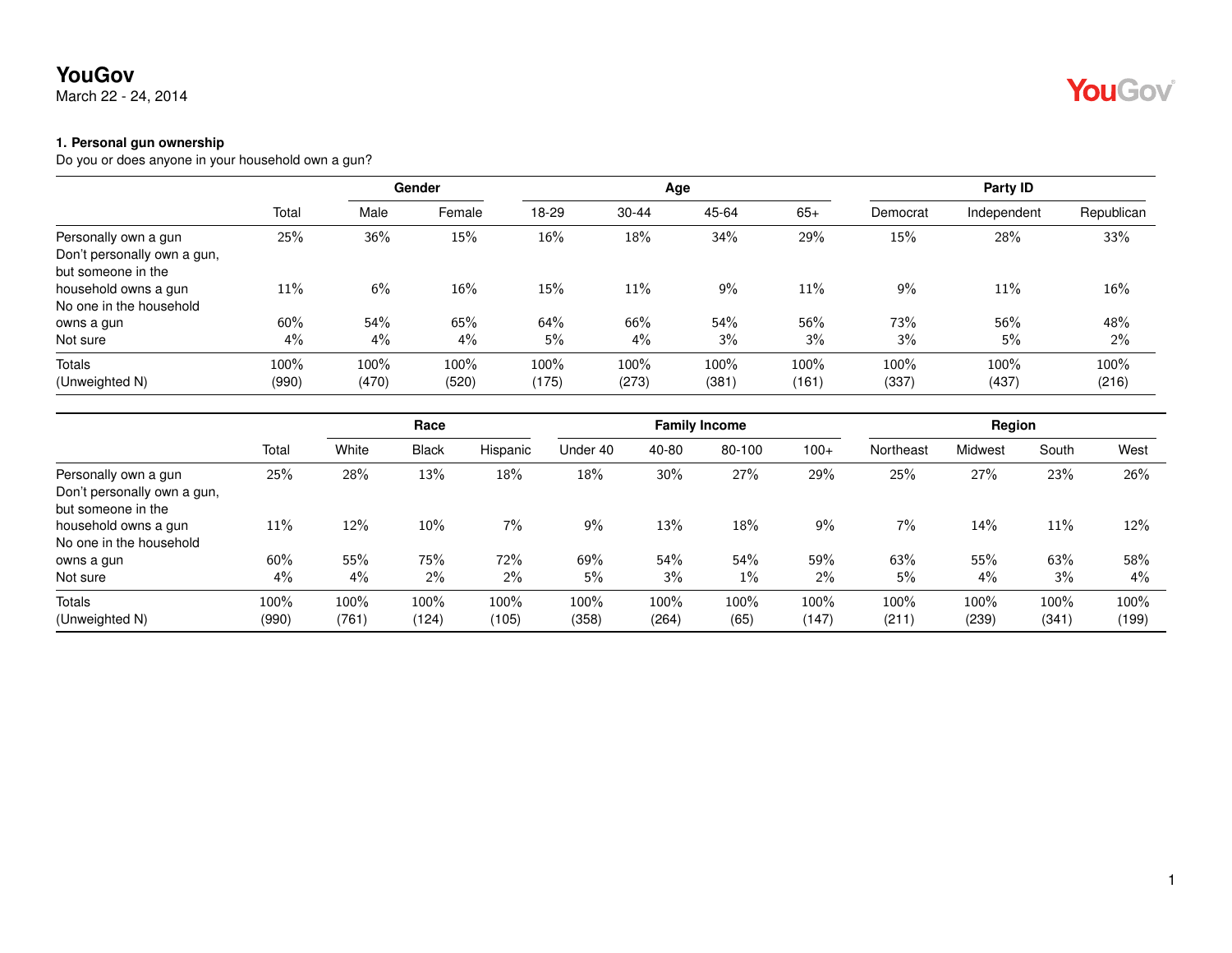March 22 - 24, 2014

#### **2. Feel more safe with a gun in your house**

Do you think you would feel more safe or less safe with a gun in your house?

|                          |               | Gender        |               |               |               | Age           | Party ID         |               |               |               |
|--------------------------|---------------|---------------|---------------|---------------|---------------|---------------|------------------|---------------|---------------|---------------|
|                          | Total         | Male          | Female        | 18-29         | $30 - 44$     | 45-64         | $65+$            | Democrat      | Independent   | Republican    |
| More safe                | 42%           | 51%           | 33%           | 38%           | 43%           | 43%           | 43%              | 24%           | 46%           | 59%           |
| About the same           | 31%           | 28%           | 33%           | 31%           | 29%           | 30%           | 35%              | 35%           | 29%           | 28%           |
| Less safe                | 20%           | 15%           | 25%           | 24%           | 19%           | 20%           | 18%              | 33%           | 17%           | $9\%$         |
| Not sure                 | 7%            | 6%            | 8%            | $7\%$         | $9\%$         | 7%            | 4%               | 8%            | 8%            | 4%            |
| Totals<br>(Unweighted N) | 100%<br>(996) | 100%<br>(473) | 100%<br>(523) | 100%<br>(175) | 100%<br>(274) | 100%<br>(384) | $100\%$<br>(163) | 100%<br>(336) | 100%<br>(443) | 100%<br>(217) |

|                |       | Race  |              |          |          | <b>Family Income</b> |        |        | Region    |         |       |       |
|----------------|-------|-------|--------------|----------|----------|----------------------|--------|--------|-----------|---------|-------|-------|
|                | Total | White | <b>Black</b> | Hispanic | Under 40 | 40-80                | 80-100 | $100+$ | Northeast | Midwest | South | West  |
| More safe      | 42%   | 45%   | 32%          | 34%      | 37%      | 44%                  | 38%    | 39%    | 35%       | 38%     | 45%   | 45%   |
| About the same | 31%   | 29%   | 39%          | 32%      | 34%      | 28%                  | 42%    | 31%    | 29%       | 40%     | 28%   | 29%   |
| Less safe      | 20%   | 20%   | 19%          | 24%      | 19%      | 22%                  | 20%    | 24%    | 29%       | 17%     | 19%   | 19%   |
| Not sure       | 7%    | 6%    | 10%          | 10%      | $10\%$   | 6%                   | —      | 6%     | $7\%$     | 5%      | 8%    | 6%    |
| Totals         | 100%  | 100%  | 100%         | 100%     | 100%     | 100%                 | 100%   | 100%   | 100%      | 100%    | 100%  | 100%  |
| (Unweighted N) | (996) | (766) | (124)        | (106)    | (360)    | (265)                | (65)   | (147)  | (212)     | (240)   | (345) | (199) |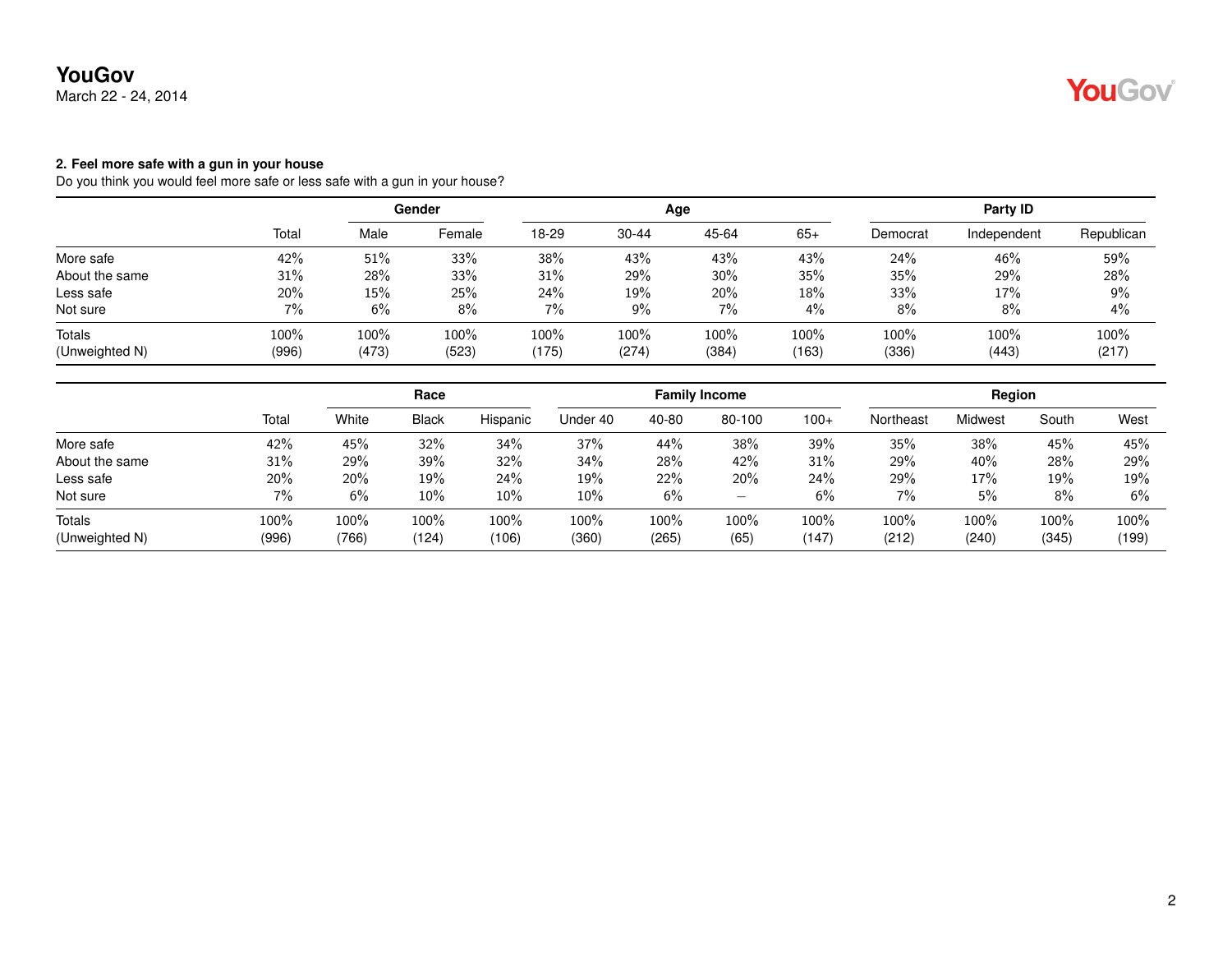March 22 - 24, 2014

#### **3. Feel more safe with more people carrying guns**

Do you think you would feel more safe or less safe if you knew more people were carrying weapons.

|                          |               | Gender        |                  |               |               | Age           | Party ID      |               |               |               |
|--------------------------|---------------|---------------|------------------|---------------|---------------|---------------|---------------|---------------|---------------|---------------|
|                          | Total         | Male          | Female           | 18-29         | $30 - 44$     | 45-64         | $65+$         | Democrat      | Independent   | Republican    |
| More safe                | 21%           | 29%           | 13%              | $16\%$        | 18%           | 27%           | 19%           | 6%            | 28%           | 27%           |
| About the same           | 27%           | 29%           | 26%              | 31%           | 28%           | 21%           | 33%           | 19%           | 26%           | 41%           |
| Less safe                | 44%           | 36%           | $51\%$           | 43%           | 44%           | 44%           | 43%           | 69%           | 36%           | 24%           |
| Not sure                 | 8%            | 6%            | $10\%$           | 9%            | 10%           | 8%            | 5%            | 7%            | 10%           | 7%            |
| Totals<br>(Unweighted N) | 100%<br>(994) | 100%<br>(473) | $100\%$<br>(521) | 100%<br>(175) | 100%<br>(273) | 100%<br>(383) | 100%<br>(163) | 100%<br>(335) | 100%<br>(443) | 100%<br>(216) |
|                          |               |               |                  |               |               |               |               |               |               |               |

|                |       | Race  |              |          |          | <b>Family Income</b> |        |        | Region    |         |       |       |
|----------------|-------|-------|--------------|----------|----------|----------------------|--------|--------|-----------|---------|-------|-------|
|                | Total | White | <b>Black</b> | Hispanic | Under 40 | 40-80                | 80-100 | $100+$ | Northeast | Midwest | South | West  |
| More safe      | 21%   | 25%   | 4%           | 12%      | 15%      | 24%                  | 16%    | 30%    | $16\%$    | 22%     | 20%   | 24%   |
| About the same | 27%   | 27%   | 29%          | 27%      | 29%      | 27%                  | 41%    | 23%    | 24%       | 25%     | 28%   | 29%   |
| Less safe      | 44%   | 42%   | 54%          | 44%      | 46%      | 44%                  | 35%    | 44%    | 52%       | 47%     | 41%   | 39%   |
| Not sure       | 8%    | 6%    | 13%          | 16%      | $10\%$   | 6%                   | 8%     | $4\%$  | $7\%$     | 6%      | 11%   | 7%    |
| Totals         | 100%  | 100%  | 100%         | 100%     | 100%     | 100%                 | 100%   | 100%   | 100%      | 100%    | 100%  | 100%  |
| (Unweighted N) | (994) | (766) | (122)        | (106)    | (360)    | (265)                | (65)   | (147)  | (212)     | (241)   | (342) | (199) |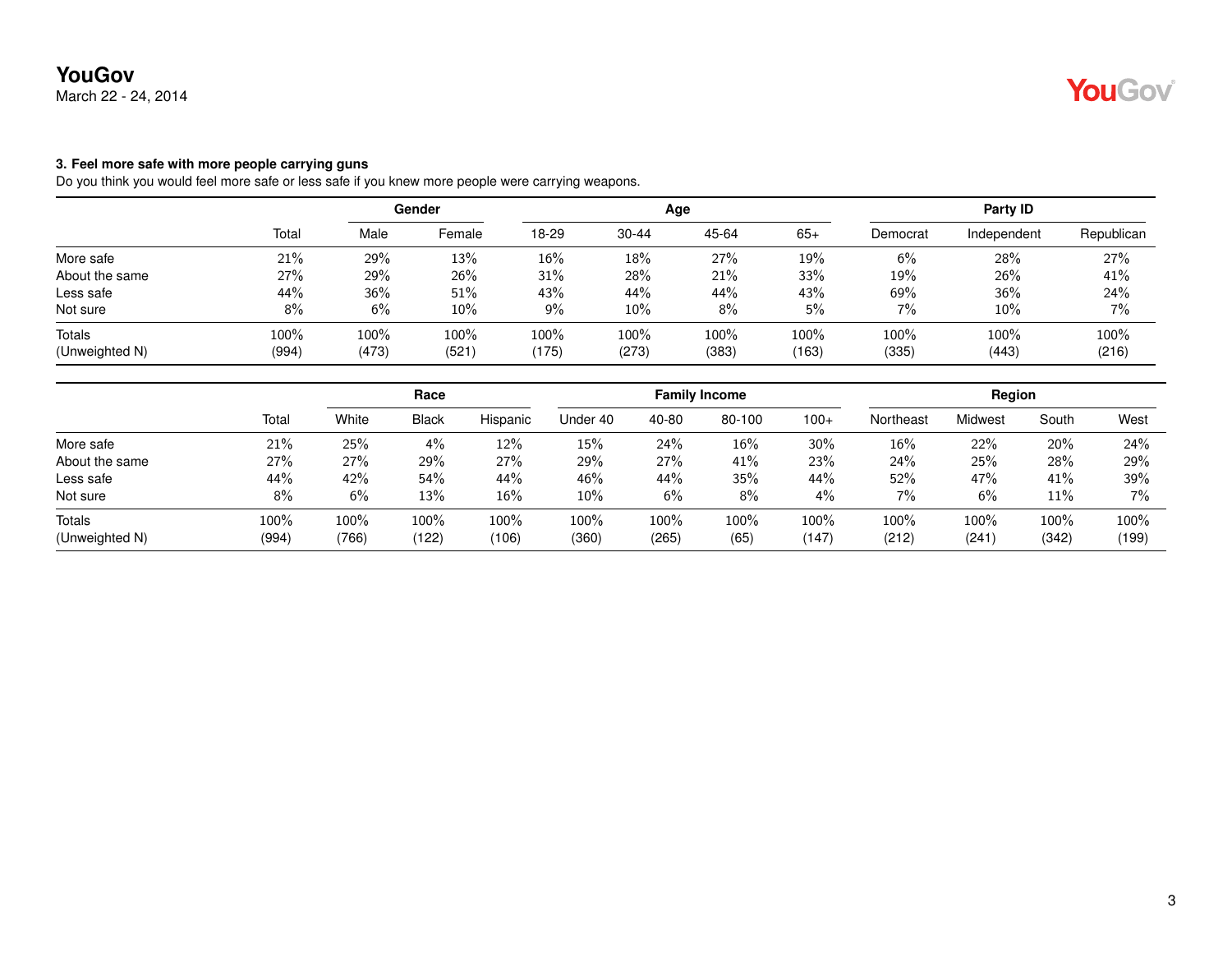March 22 - 24, 2014

## YouGov

### **4. Ever shot a firearm**

Have you ever fired a handgun, shotgun or rifle?

|                |       |       | Gender |       |       | Age   | Party ID |          |             |            |
|----------------|-------|-------|--------|-------|-------|-------|----------|----------|-------------|------------|
|                | Total | Male  | Female | 18-29 | 30-44 | 45-64 | $65+$    | Democrat | Independent | Republican |
| Yes            | 63%   | 76%   | 51%    | 44%   | 60%   | 73%   | 72%      | 53%      | 64%         | 74%        |
| No             | 37%   | 24%   | 49%    | 56%   | 40%   | 27%   | 28%      | 47%      | 36%         | 26%        |
| Totals         | 100%  | 100%  | 100%   | 100%  | 100%  | 100%  | 100%     | 100%     | 100%        | 100%       |
| (Unweighted N) | (998) | (475) | (523)  | (175) | (275) | (385) | (163)    | (337)    | (444)       | (217)      |

|                |       | Race  |              |          |          |       | <b>Family Income</b> |        | Region    |         |       |       |
|----------------|-------|-------|--------------|----------|----------|-------|----------------------|--------|-----------|---------|-------|-------|
|                | Total | White | <b>Black</b> | Hispanic | Under 40 | 40-80 | 80-100               | $100+$ | Northeast | Midwest | South | West  |
| Yes            | 63%   | 69%   | 50%          | 43%      | 60%      | 66%   | 59%                  | 68%    | 56%       | 66%     | 63%   | 66%   |
| <b>No</b>      | 37%   | 31%   | 50%          | 57%      | 40%      | 34%   | 41%                  | 32%    | 44%       | 34%     | 37%   | 34%   |
| Totals         | 100%  | 100%  | 100%         | 100%     | 100%     | 100%  | 100%                 | 100%   | 100%      | 100%    | 100%  | 100%  |
| (Unweighted N) | (998) | (768) | (124)        | (106)    | (362)    | (265) | (65)                 | (147)  | (212)     | (241)   | (345) | (200) |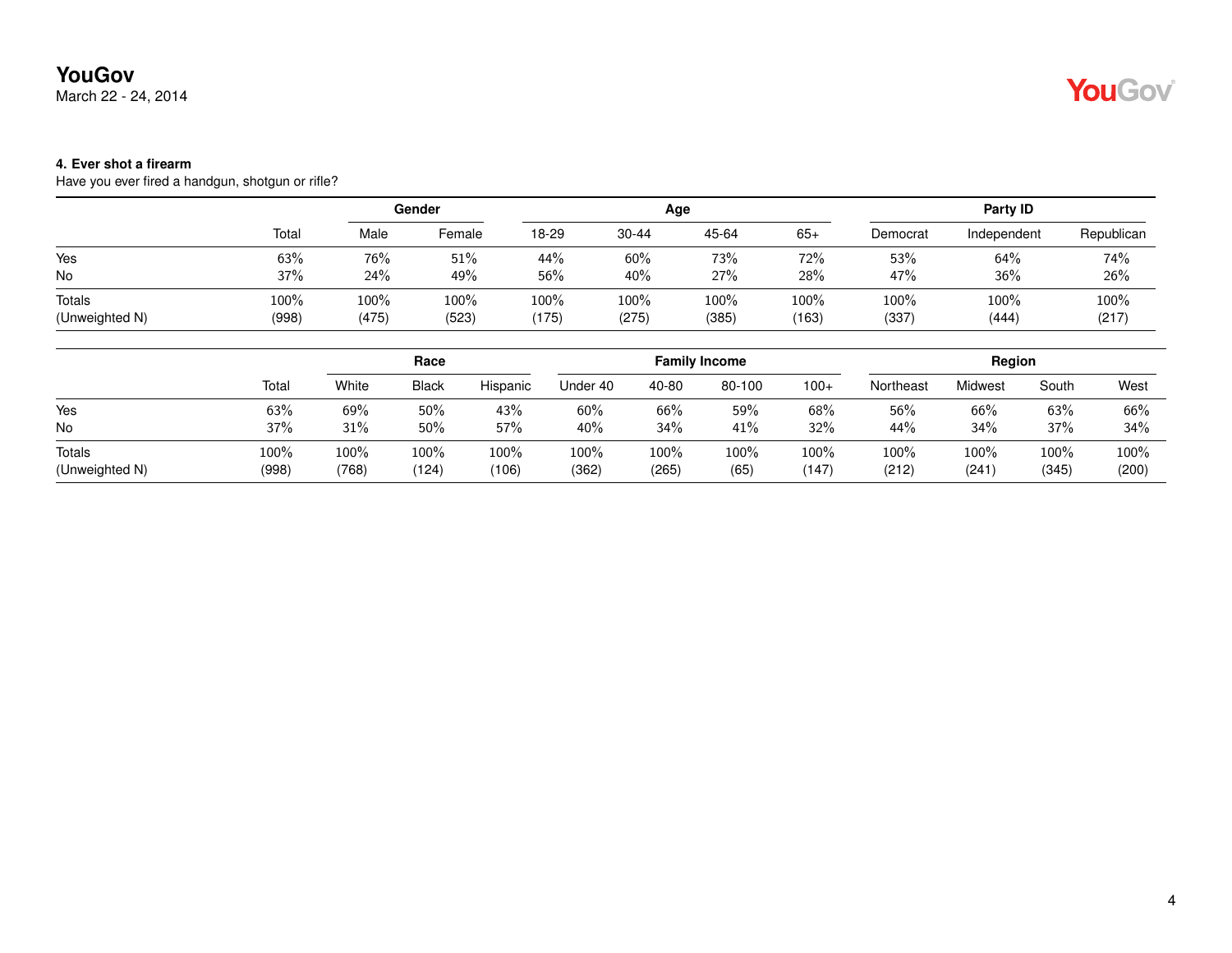March 22 - 24, 2014

# YouGov®

### **5. Age first time fired a gun**

How old were you when the first time you fired a handgun, shotgun or rifle?

|      |       | Gender |              |          |          | Age   |                      | Party ID |           |             |       |            |  |
|------|-------|--------|--------------|----------|----------|-------|----------------------|----------|-----------|-------------|-------|------------|--|
|      | Total | Male   |              | Female   | 18-29    | 30-44 | 45-64                | $65+$    | Democrat  | Independent |       | Republican |  |
| Mean | 16    | 15     | 18           |          | 14       | 16    | 17                   | 17       | 17        | 16          |       | 16         |  |
|      |       |        | Race         |          |          |       | <b>Family Income</b> |          |           | Region      |       |            |  |
|      | Total | White  | <b>Black</b> | Hispanic | Under 40 | 40-80 | 80-100               | $100+$   | Northeast | Midwest     | South | West       |  |
| Mean | 16    | 15     | 17           | 21       | <b>+</b> | 15    | 16                   | 15       | 16        | 16          | 17    | 16         |  |